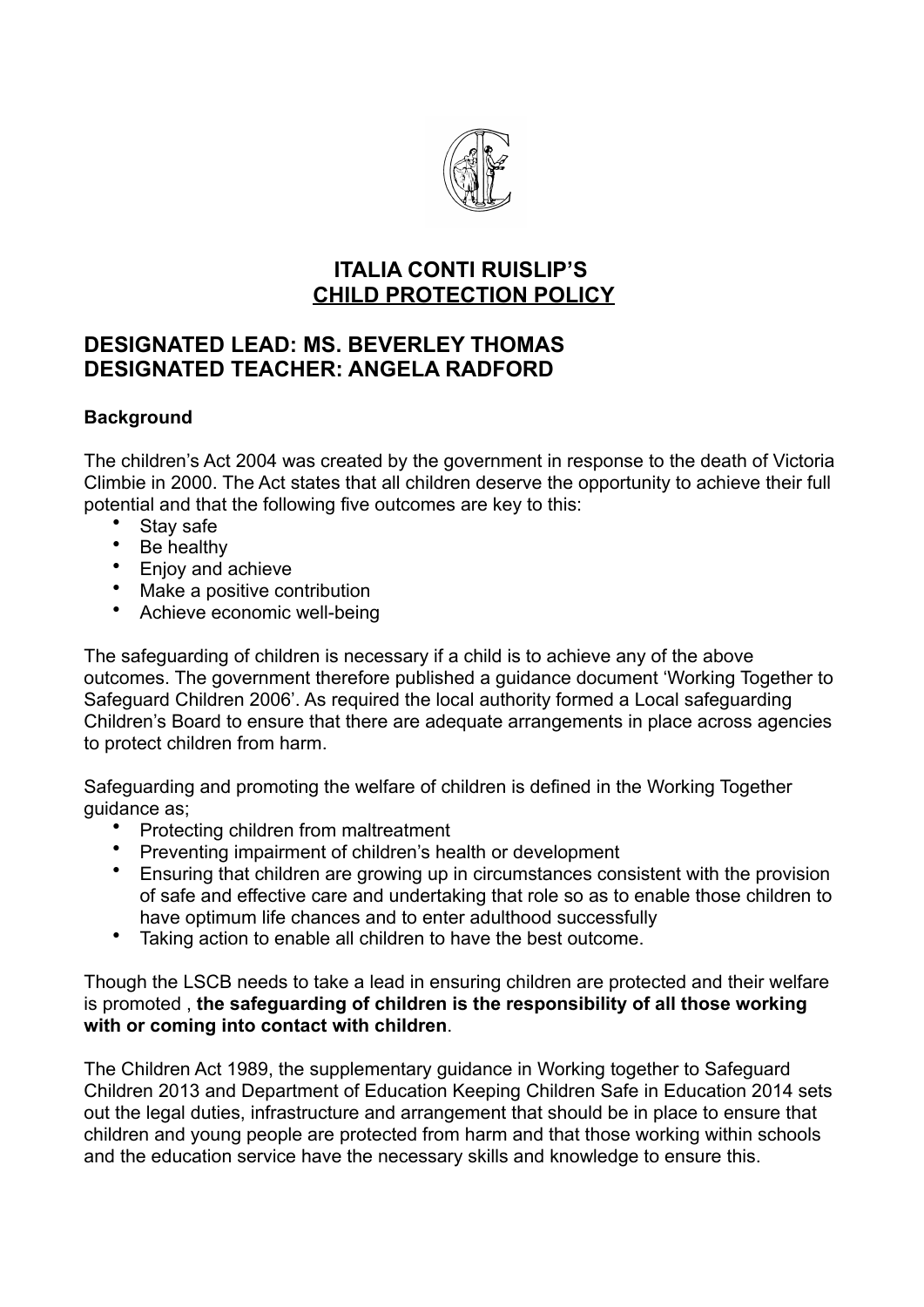Keeping Children Safe in Education April 2014 contains information on what schools and colleges **should** do and sets out the legal duties with which schools **must** comply. It should be read alongside Working Together to Safeguard Children 2013 which applies to all the schools. The Children Act 1989 sets out the Legal Framework.

This policy reflects current legislation, accepted best practice and complies with the government guidance: Working Together to Safeguard Children March 2013 and Keeping Children Safe in Education April 2014

The Italia Conti Associate School Ruislip will act in accordance with HM Governments Prevent duty under section 26 of the Counter-Terrorism and Security Act 2015 and will continue to work with all responsible local agencies (LSCBs) to safeguard Children.

### **School Aims**

The staff at Italia Conti Ruislip believe that the welfare of all children is paramount and that confidentiality should be respected as far as possible within legal requirements. The school is committed to an ethos in which children feel secure, their views are valued and they are encouraged to talk and they are listened to.

The school strives to create an atmosphere where children who are in need of support feel able to come forward, confident that appropriate action will be taken to safeguard their wellbeing.

#### **Roles and Responsibilities**

**All** adults working with or on behalf of children have a responsibility to protect children. However, Beverley Thomas is the Designated Safeguarding Lead for Child Protection.The designated lead will have attended training in preparation for the role and will refresh this training every two years.

The role of the designated safeguarding lead is to:

- Act as a source of support and advice within the school.<br>• Investigate staff concerns and refer cases as required
- Investigate staff concerns and refer cases as required.
- Keep all staff informed and updated on changes in policy and procedure.
- Supply appropriate training and support when required.<br>• Ligins with Social Services over suspected cases of chill
- Liaise with Social Services over suspected cases of child abuse.
- Keep written records of referrals and concerns.
- Keep accurate records relating to individual children and ensure they are kept in a secure place and are marked confidential.
- Ensure the Child Protection Policy is available publicly.
- Provide guidelines to parents, children and staff about obtaining suitable support.
- Ensure that Italia Conti Academy is kept fully informed of any concerns.

#### **Procedures**

It is the responsibility of all members of staff to be vigilant in cases of suspected child abuse recognising signs and symptoms. Staff will be made aware of the member of staff who is designated safeguarding lead.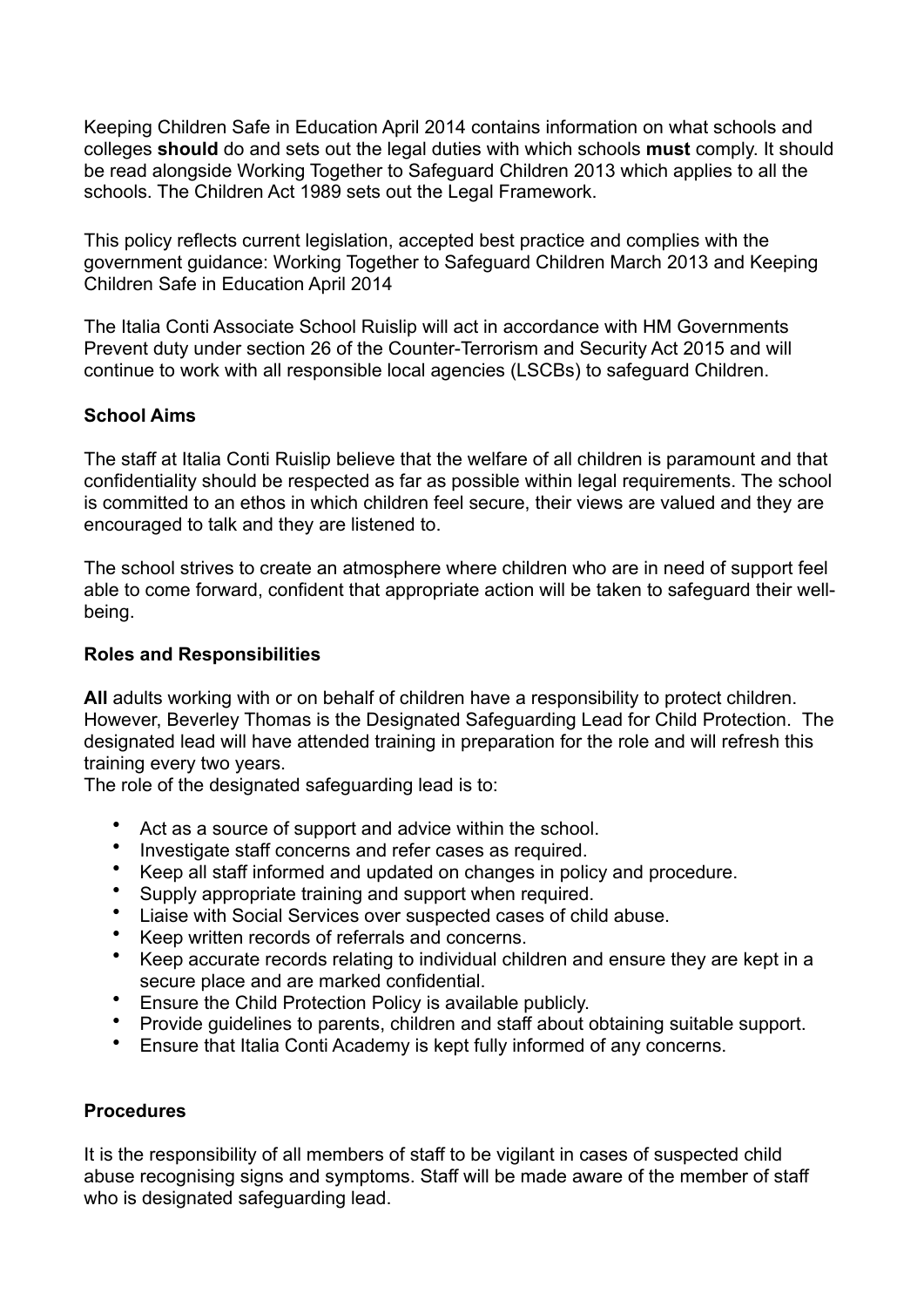It is the responsibility of the designated safeguarding lead, to alert Social Services when there is reasonable cause to suspect abuse.

### **Reporting Procedures Within the School**

All concerns should be referred to the designated safeguarding lead at the earliest possible opportunity. If staff suspect a child may be subject to physical, sexual or mental abuse they must discuss this with the designated lead on the day they become aware of the abuse.

Following discussions with the designated lead, a decision will be made whether to make a referral to Social Services.

At no point may the designated lead make a decision whether or not to contact social services based on the school's relationship with the family. She must not allow their knowledge of the family to influence any decision about reporting a suspected case of abuse.

## **Recording and Monitoring Concerns**

Schools can play a vital role in helping abused children and those who are suspected of being abused by effective monitoring and recording of certain aspects of the child's progress and behaviour in school. Good records can be the basis of valuable contributions to child protection conferences and court cases, helping to ensure that sound decisions are made on the child's behalf.

Concerns that may require recording:

- Has any injury or mark which is not typical of normal bumps and scrapes.
- Regularly has unexplained injuries
- Frequently has injuries (even when apparently reasonable explanations are given).
- Confused or conflicting explanations are given on how injuries were sustained.
- Exhibits significant changes in behaviour, performance, mood or attitude.<br>• Indulges in sexual behaviour which is unusually explicit or inappropriate to
- Indulges in sexual behaviour which is unusually explicit or inappropriate to his or her age.
- Discloses an experience in which he or she may have been harmed.
- Changes in hygiene or presentation.
- Weight loss or rapid gain

#### **Persons Responsible for Recording**

- All teachers
- Other school staff

#### **Record the Following**

- Patterns of attendance
- Changes in mood
- Changes in classroom functioning
- Relationships with adults and peers
- **Behaviour**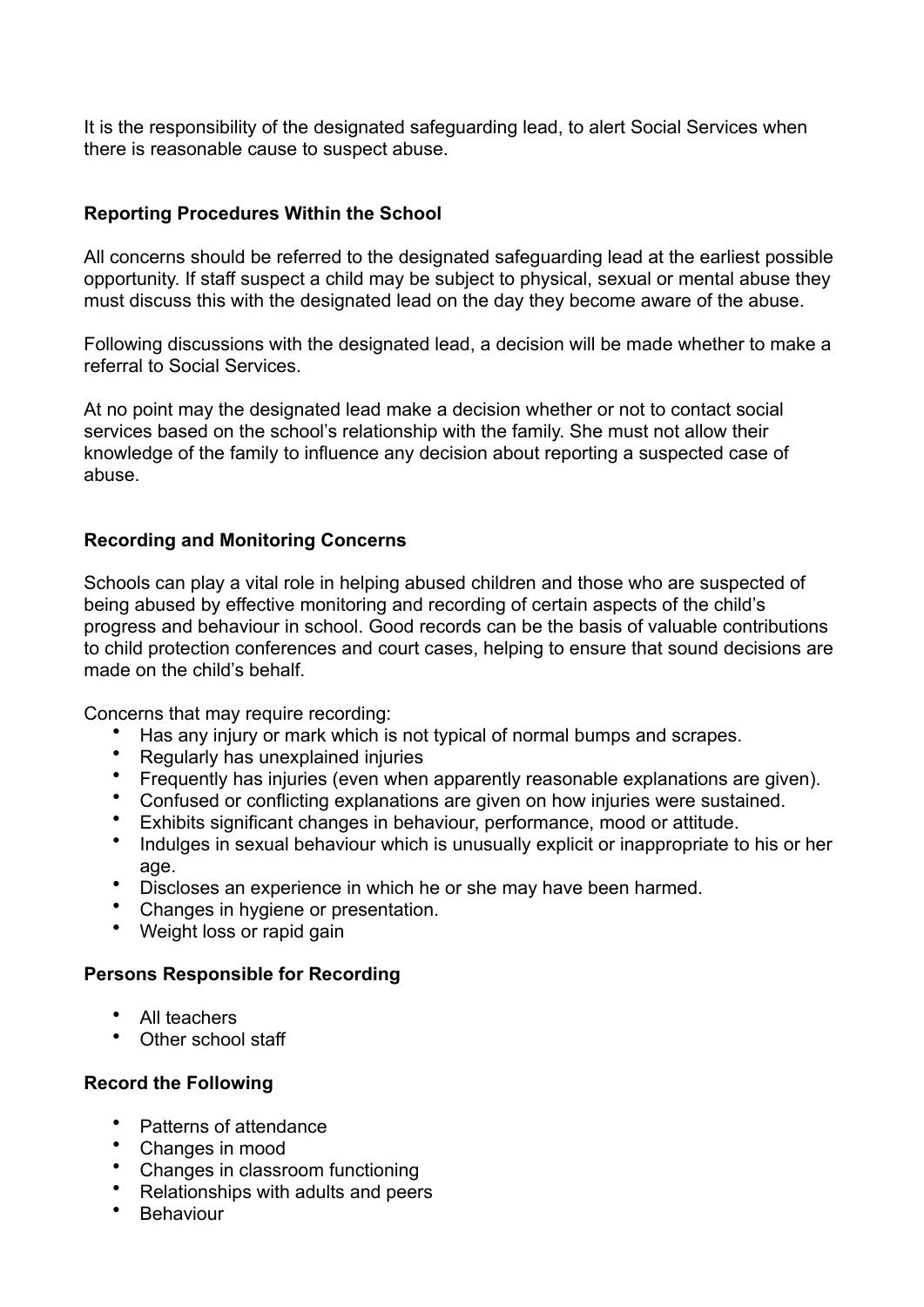- Statements, comments, stories. 'news' or drawings
- General demeanour and appearance
- Parental interest and comments
- Home/family changes
- Medical<br>• Respons
- Response to PE (when changing)<br>• Injuries marks and bruises
- Injuries, marks, and bruises

### **Method of Recording**

All staff must make recordings when necessary. If in doubt about the need for recording, staff can discuss it with the designated teacher. The following guidelines should be followed:

- Make notes as soon as possible after the conversation/observation.
- Record the date and any noticeable non verbal behaviour and the words used by the child.
- Sign the record.
- Draw a diagram to indicate the position of any bruising or injury.

Record statements and observations in a non-emotive or judgmental way avoiding interpretations or assumptions but writing facts.

The following procedure should then be followed:

A file marked 'Confidential' is kept in reception. Staff should be encouraged to write any concerns or incidents on the supplied 'Causes of Concern' form which should then be given to the designated teacher. They will decide whether it requires instant action or whether the situation needs monitoring.

## **Confidentiality**

Confidentiality is an issue which needs to be discussed and fully understood by all those working with children, particularly in the context of child protection.

- Staff will be aware of the need to respect confidentiality and understand the requirements of who needs to know confidential information.
- The child will be advised that the information may need to be shared with others
- Information will be given to staff working with the child on a 'needs to know' basis.

Pupils and their families are entitled to confidentiality but school staff have a duty to pass on confidential information if there is:

A need to stop the abuse and protect the child from further harm.

A need to protect other children , including siblings from further harm.

A need for teachers to protect themselves from carrying the burden of knowing that a child is at risk

The possibility of help being offered to the family and child

It is vital that staff do not promise a child confidentiality but explain they will seek to help the child by involving people on a 'need to know basis'.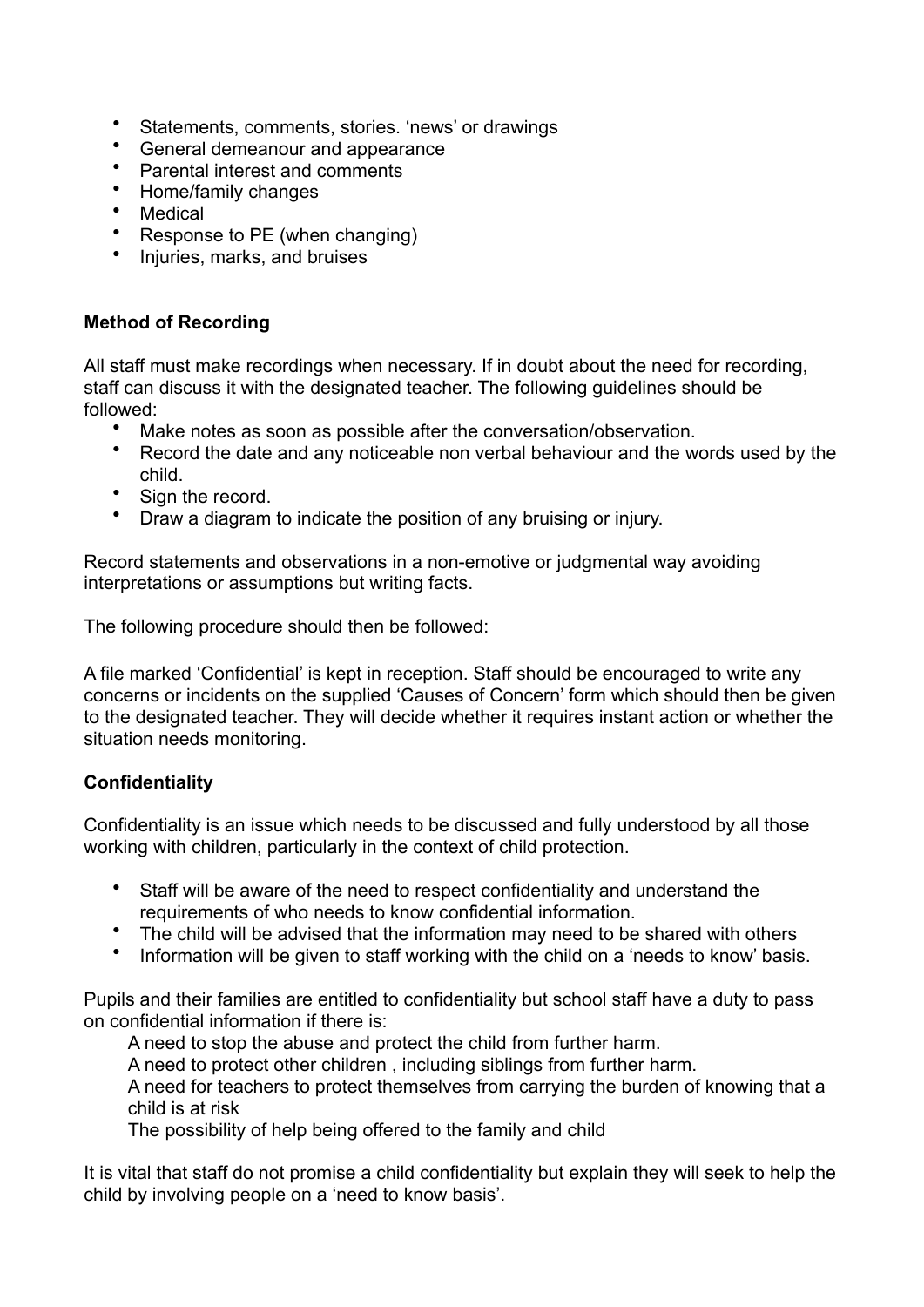## **Dealing with a Disclosure**

If a pupil discloses that he or she has been abused in some way, the member of staff should;

- Listen to what is being said without displaying shock or disbelief.
- Accept what is being said.
- Allow the child to talk freely.
- Reassure the child but not make promises which it might not be possible to keep.
- Not promise 'to keep a secret'.<br>• Peassure the child that what has
- Reassure the child that what has happened in not his/her fault.
- Stress it was the right thing to tell.
- Listen, rather than ask direct questions.
- Ask open rather than leading questions e.g. 'Tell me what happened' rather than 'did they do X to you?'
- Not criticize the alleged perpetrator.
- Explain what has to be done next and who has to be told.

Staff should be aware that the way in which they talk to a child can have an effect on the evidence which is put forward if there are subsequent criminal proceedings.

## **Allegations of Abuse by Teachers and Other School Staff**

Because of their regular contact with children, teachers and school staff are vulnerable to accusations of abuse, by pupils or parents. Such allegations may be true, false, malicious or misplaced.

Italia Conti Ruisliip considers any ill-treatment of a Student by a member of its staff to be totally unacceptable. Any such behaviour by a teacher or member of staff is particularly serious given their position of trust. However, for an innocent person to be subject to investigation is a serious and damaging ordeal.

In all cases in which it is alleged that a teacher or member of staff has;

- behaved in a way that has harmed a child, or may have harmed a child
- possibly committed a criminal offence against or related to a child

or

• behaved towards a child or children in a way that indicates s/he is unsuitable to work with children.

These reports will be immediately reported to the school Principal. The school Principal must then report these concerns to the Designated Lead.